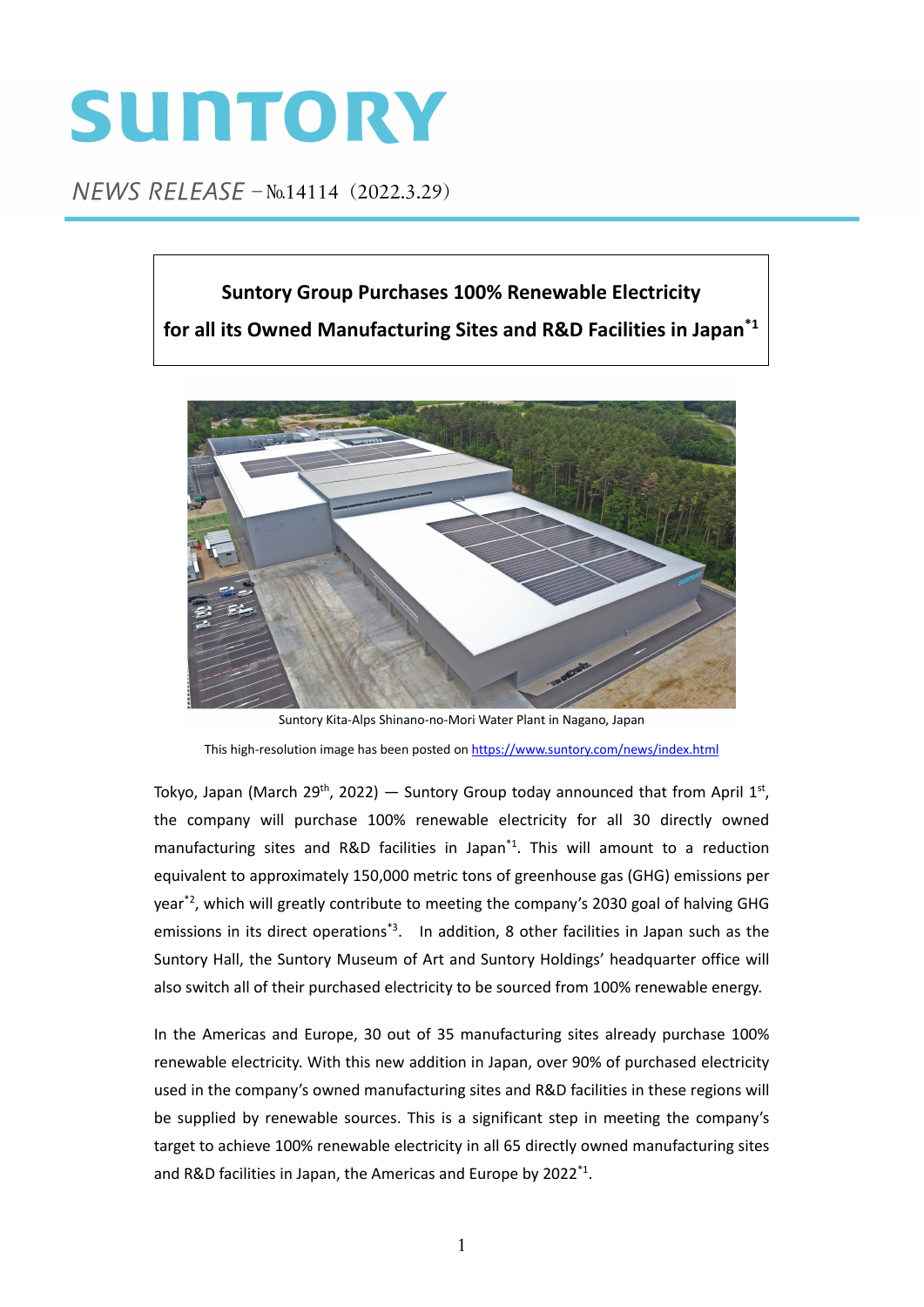The company procures renewable electricity such as through purchasing of green electricity products, renewable electricity certificates or guarantees of origin, and on‐site generation through installments of solar panels.

"As a company that delivers the blessings of nature, we are committed to reducing our environmental footprint across our business," says Makiko Ono, COO of Sustainability Management at Suntory Holdings. "Shifting to 100 percent renewable electricity is a crucial step in decarbonizing our business. There is still much more work to be done and we will accelerate our work by taking immediate actions wherever possible."

In addition to the four carbon neutral soft drinks plants in France, in 2021, the company opened its first carbon neutral plant in Japan, the Suntory Kita‐Alps Shinano‐no‐Mori Water Plant. The Fred Booker Noe [Distillery](https://www.beamsuntory.com/en/news/James-B-Beam-Unveils-New-Distillery) opened in 2021 in Kentucky, US, is also powered by an electric boiler using renewable electricity.

Suntory Group will further accelerate its work to meet its 2030 target to halve GHG emissions in its direct operations<sup>\*3</sup> such as by investing a total of approximately 100 billion JPY (equivalent to approximately 900 million USD) by 2030 to shift to low‐carbon alternatives to ultimately achieve net zero GHG emissions across its entire value chain by 2050.

- \*1 For its alcohol and non‐alcohol beverage business
- \*2 Based on 2020 emissions level
- \*3 Total reduction versus 2019 baseline in scopes 1 and 2

## **Notes to editors:**

- In July 2021, Suntory Beverage and Food Europe (SBFE) announced that it purchases 100% renewable electricity across all its owned operations.
- Beam Suntory has started purchasing 100% renewable electricity for all global manufacturing sites in 2021.

## **About Suntory Group**

As a global leader in the beverage industry, Suntory Group offers a uniquely diverse portfolio of products from premium spirits, beer and wine to brewed teas, bottled water, carbonated soft drinks, ready‐to‐drink coffee and energy drinks, along with health and wellness products. Suntory is home to award‐winning Japanese whiskies *Yamazaki*, *Hibiki* and *Hakushu* as well as iconic American spirits *Jim Beam* and *Maker's Mark*.